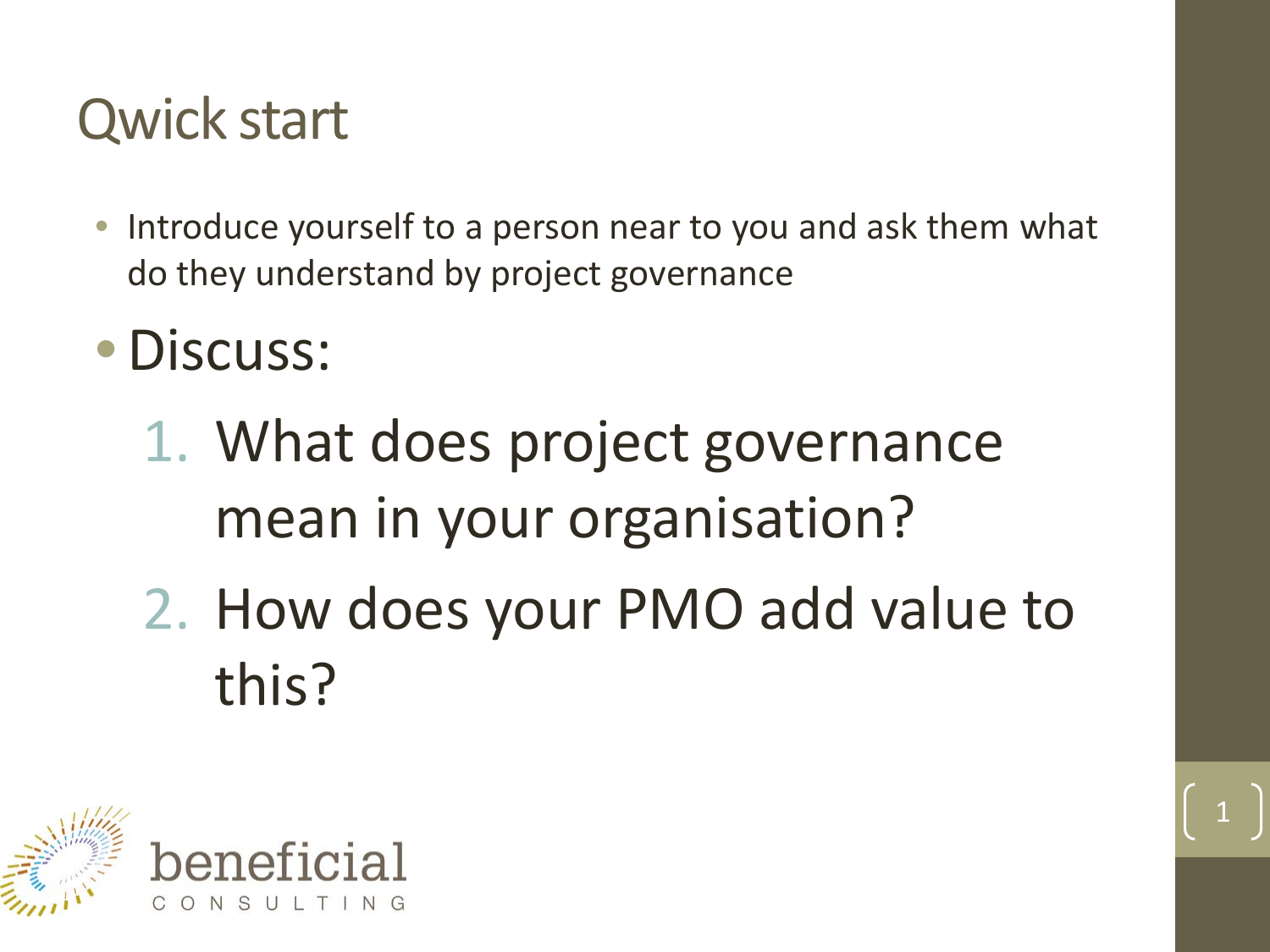

#### Agile Project Governance

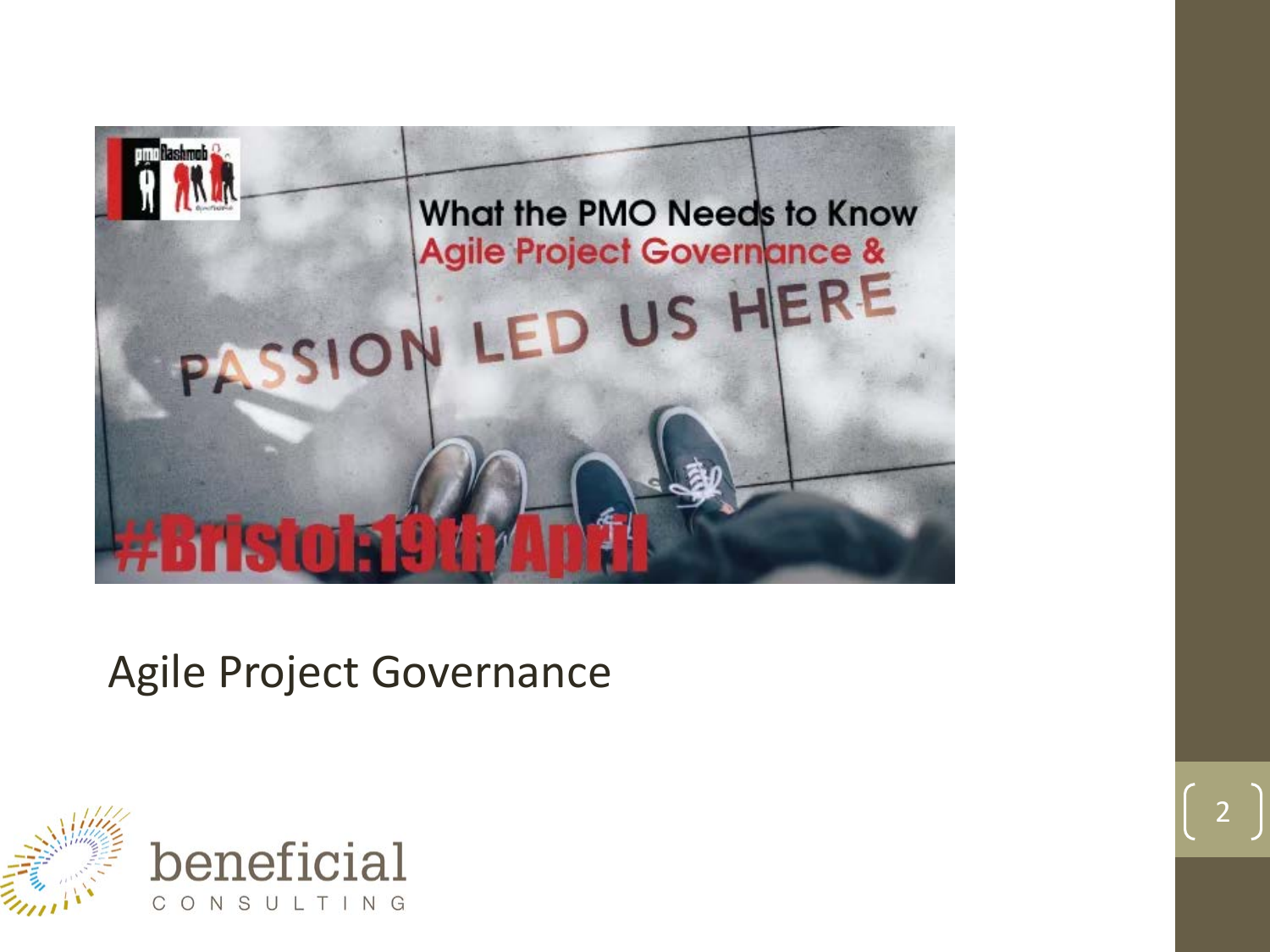## Lean-Agile PMO remit

- Enabling both agile and traditional projects to deliver faster
- Coaching and acting to stop "problem" projects and programmes
- Agile management of the project investment portfolio
- Emphasis on business case and benefits delivery
- Provide reassurance to Stakeholders
- Buffers the teams from the less agile parts of the organisation





**A PMO that adds value by facilitating the faster, secure, controlled, delivery of all types of projects; traditional, agile and continuous delivery**

#### **A new PMO perspective**

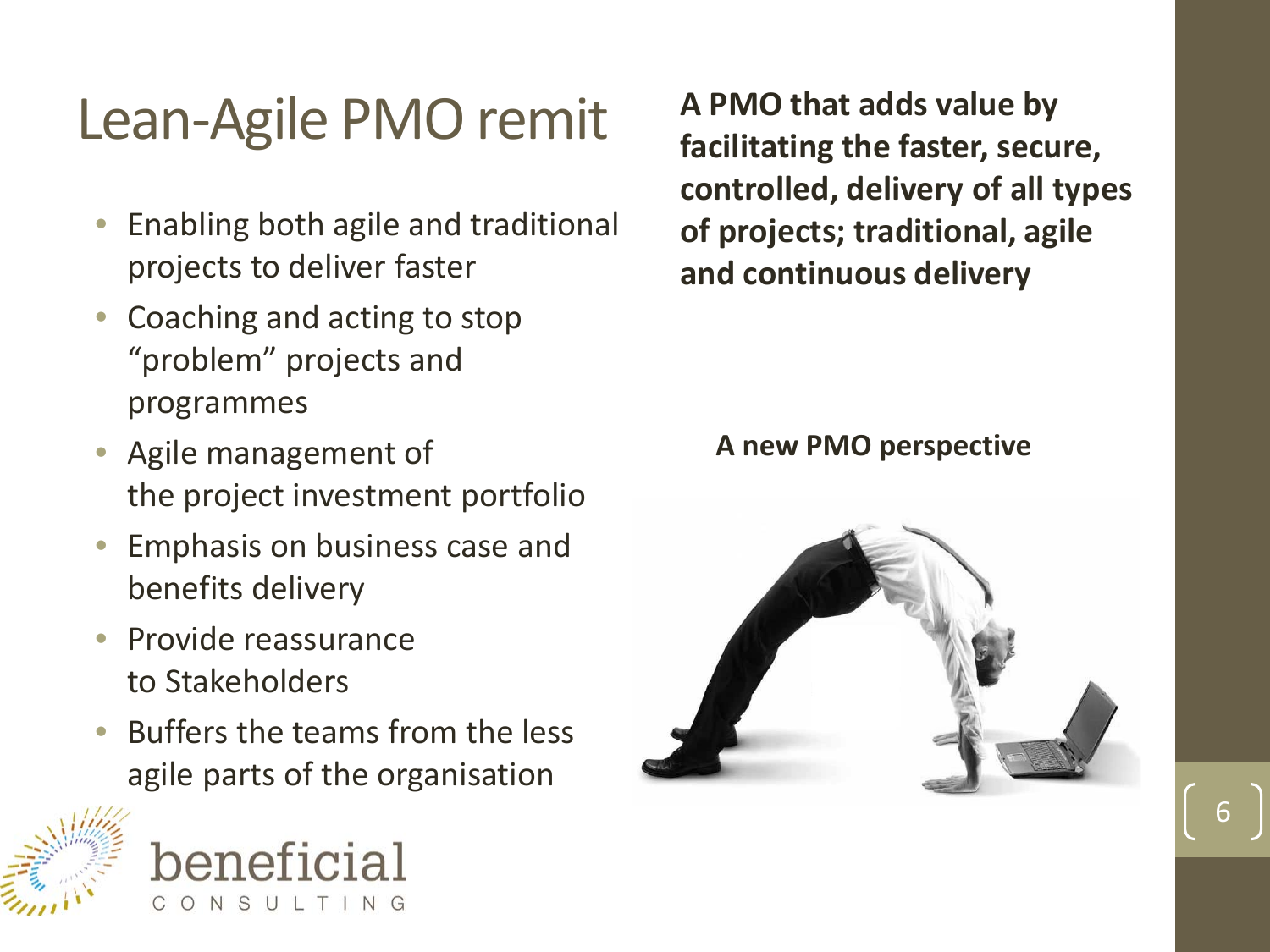# Agile Project Governance

- Project organisation, roles and responsibilities
- Business case, benefits and value management
- Agile portfolio management and financial controls
- $PMO$  events  $-e.g.$  big room planning and portfolio retrospectives
- Plans what is just-enough for organisational purposes?

**PRO IE** 

- Risk management
- Forecasting and reporting minimum standards
- Baselines and change management
- RAG Status, Checkpoints and Assurance
- Organisational learning
- Coaching cook book



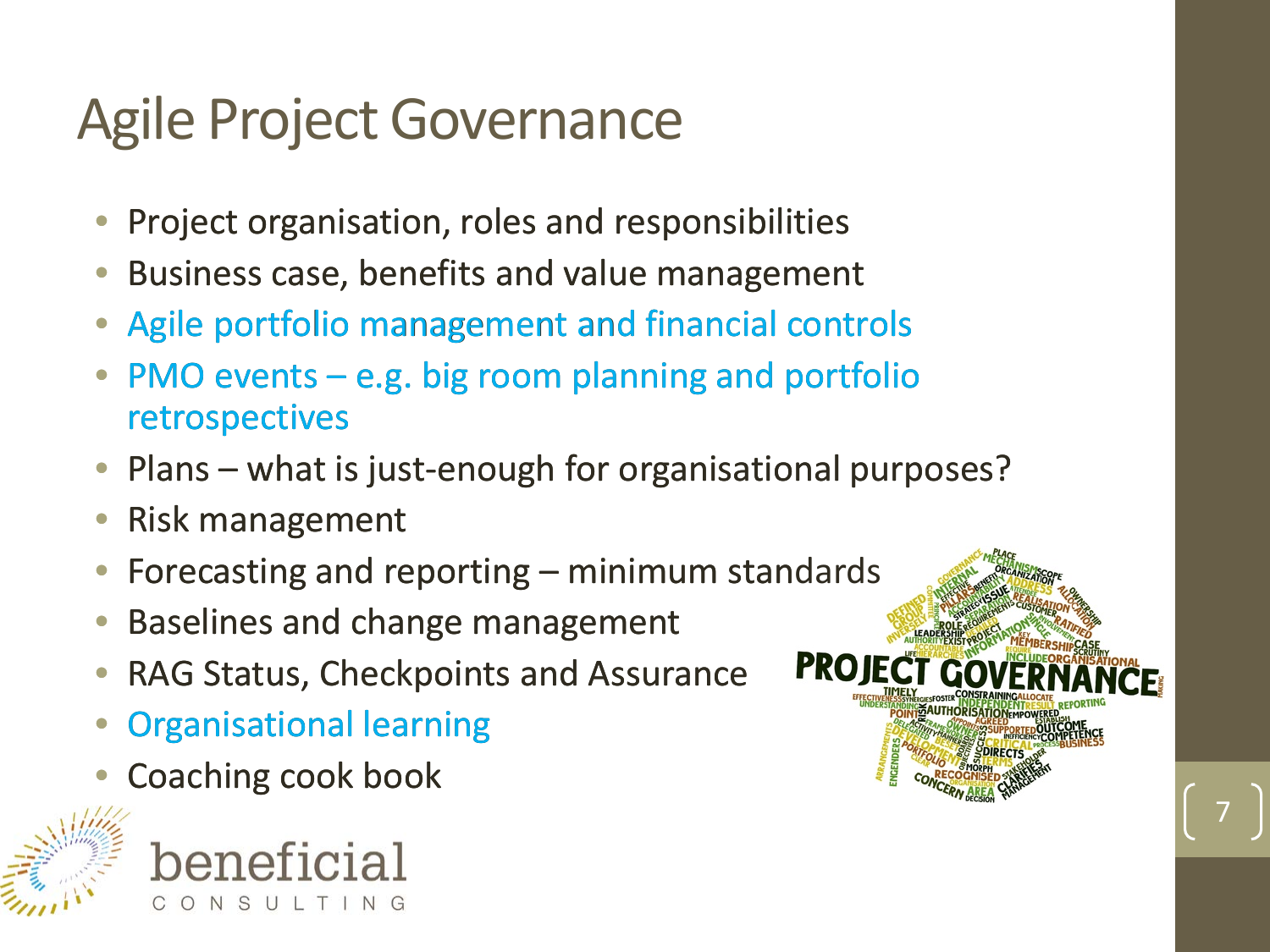

# AGILE PORTFOLIO MANAGEMENT – AGILE & LINEAR PROJECTS

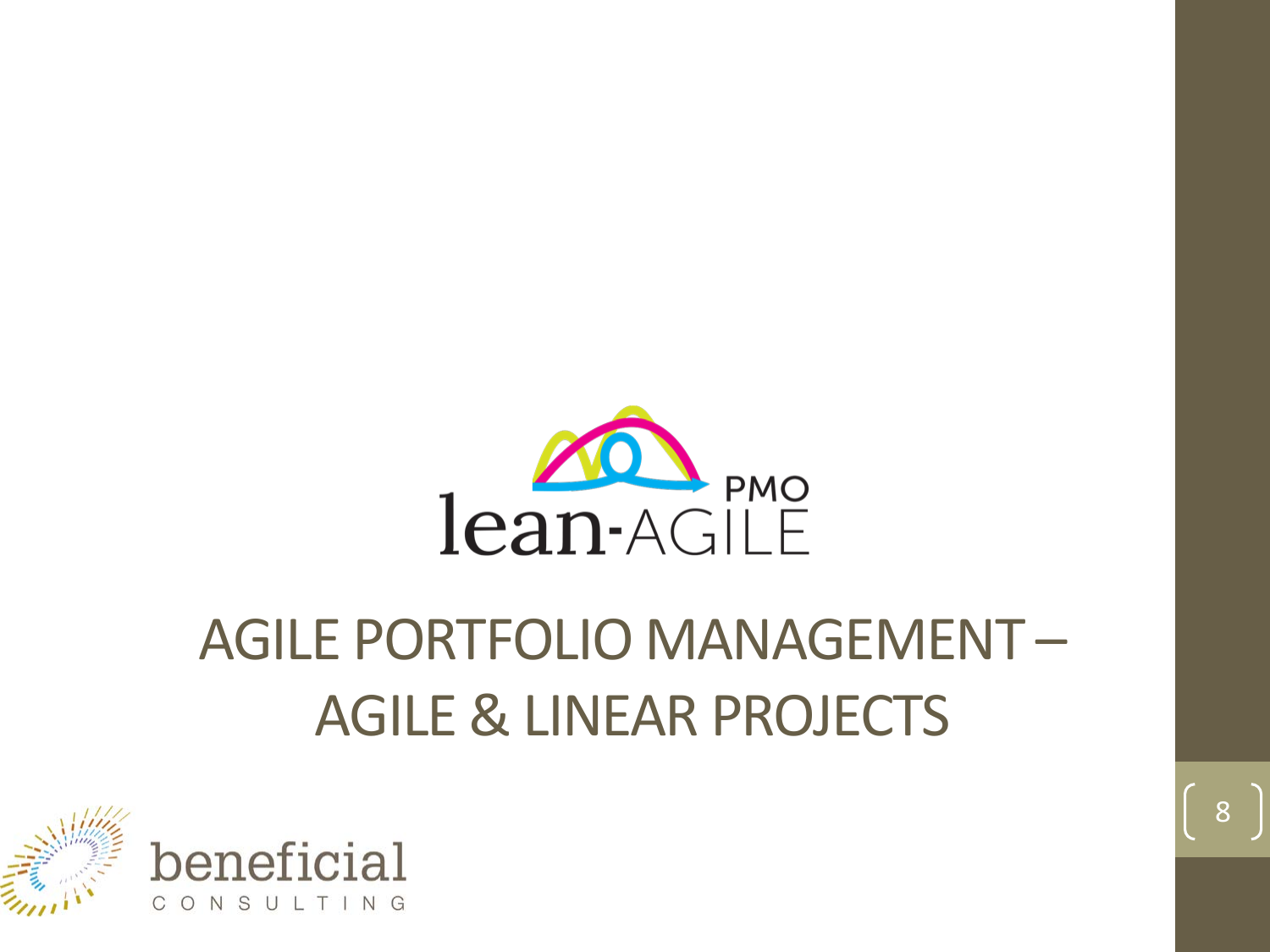# What do we mean by Agile Portfolio ?

- In groups what do we mean by Portfolio management. How is the portfolio current planned?
- How does agile portfolio management differ from traditional mechanisms



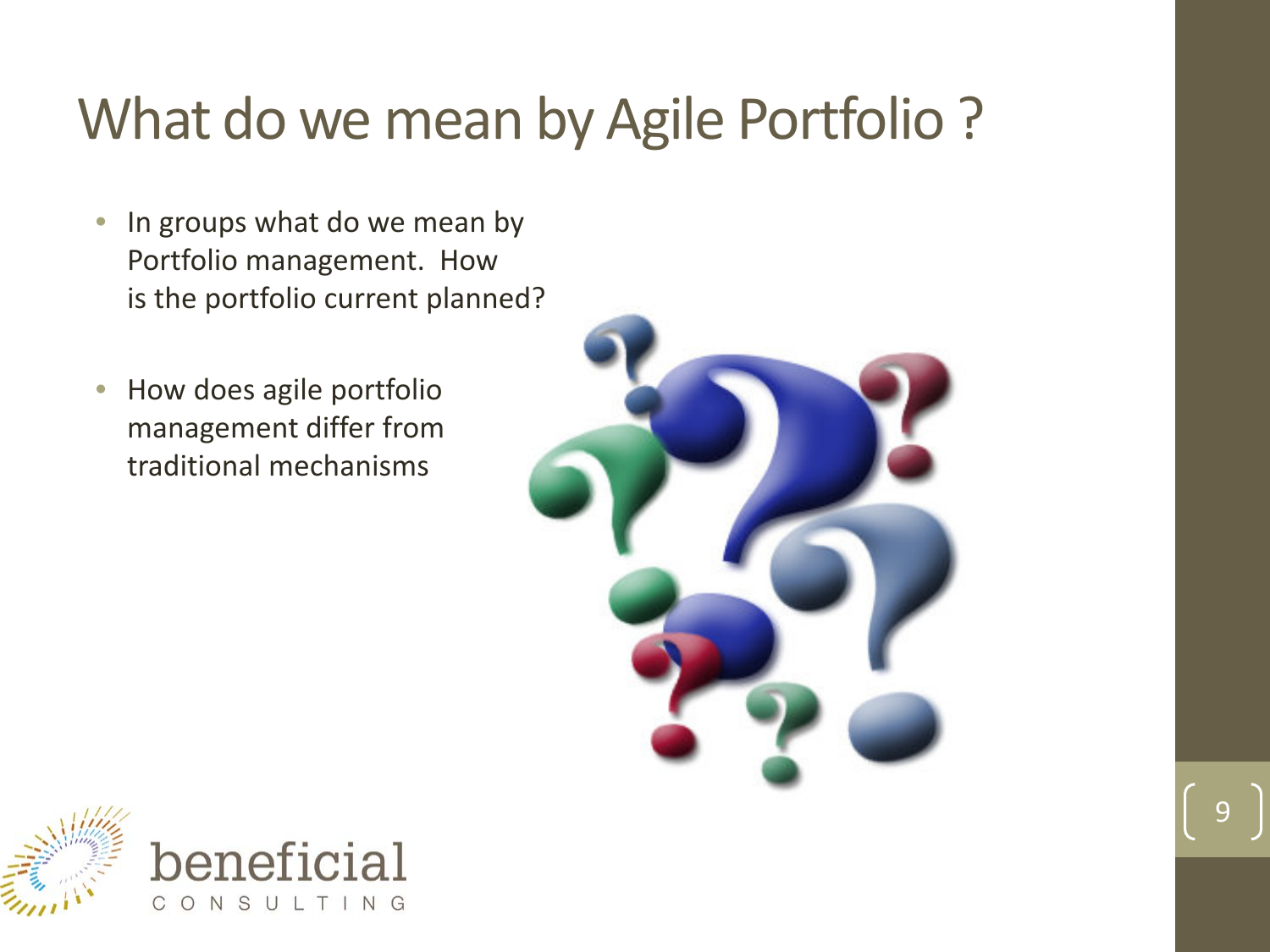# Portfolio management

- **Portfolio Management** addresses how an organization goes about identifying, prioritising, organising, and governing their various initiatives.
- Endeavours managed in a portfolio typically include:
	- transformational programmes,
	- solution delivery projects,
	- Perpetual product development teams,
	- Agile business experiments products or services,
	- May be some elements of BAU activities.
- **Agile Portfolio Management** seeks to do this in a lightweight and streamlined manner that maximizes the creation of business value in a long-term sustainable manner.



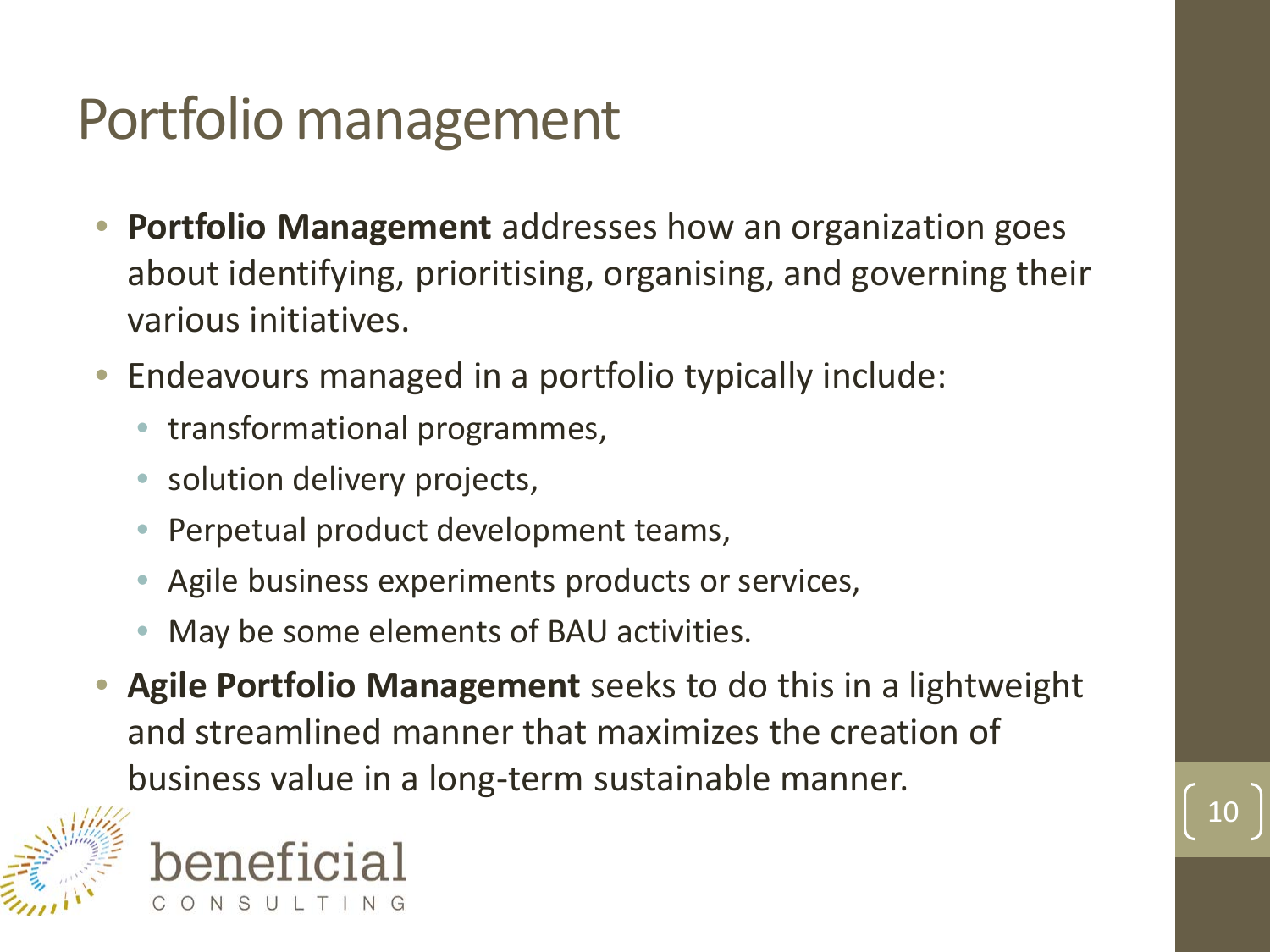# Agile Portfolio Management

- Traditional portfolio management is focused on top-down planning with work laid out over long time periods.
- Agile portfolio management uses the concept of releases and build- measure-learn cycles used by the agile teams using a rolling wave approach

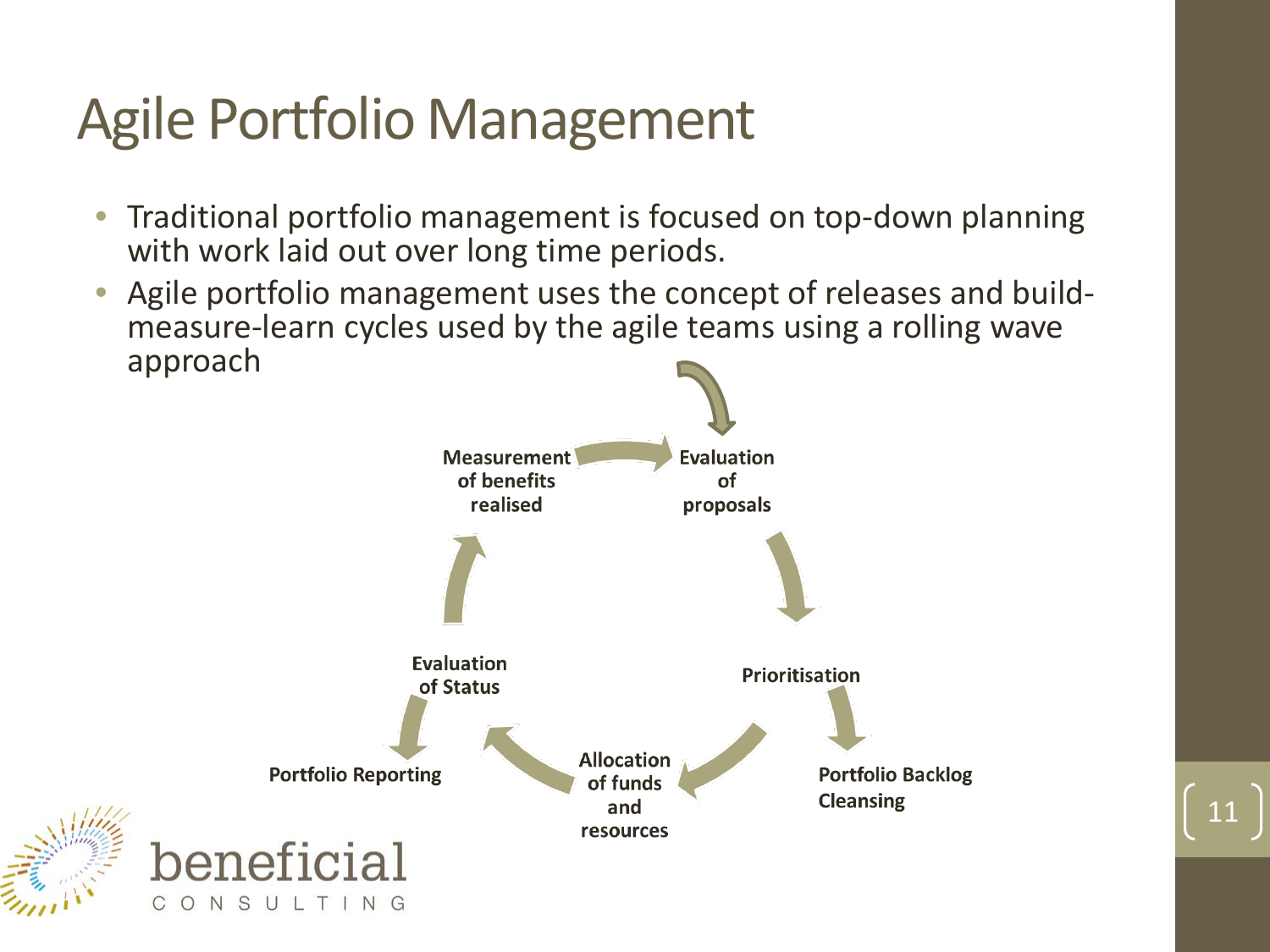# Agile prioritisation

- Rolling wave over annual planning
- Keep the process simple
- Some priorities speak for themselves
- Accept that work items may be of various types and sizes.
- Preferring larger activities broken down into smaller initiatives
- Prefer stable permanent teams over transient project teams.
- If possible align stable teams to value streams.



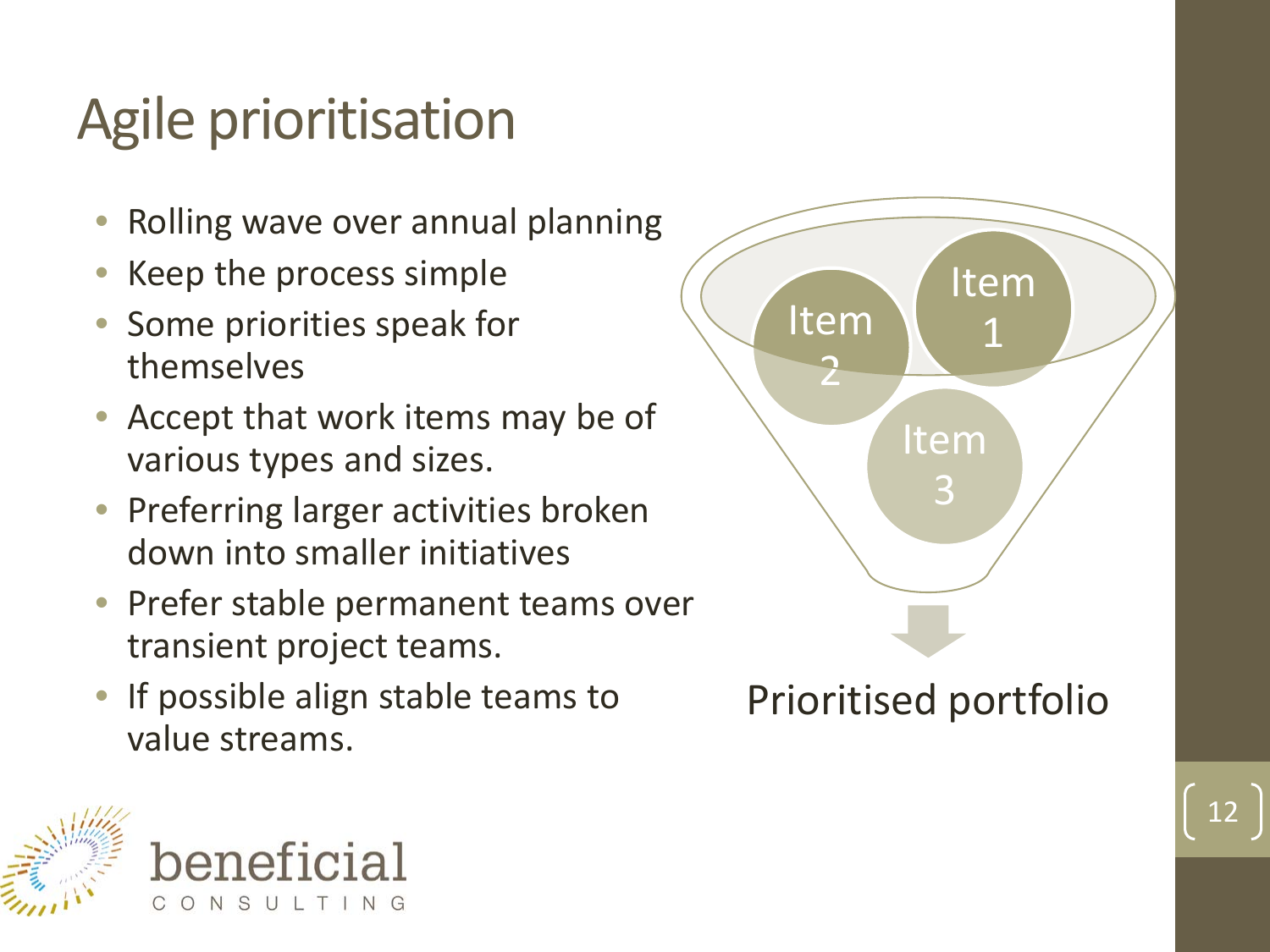# Portfolio backlog cleansing

- The portfolio backlog provides a holding area for upcoming business endeavours.
- The portfolio cleansing is a regular but infrequent activity when the backlog is reviewed to ensure it contains the most appropriate items.
- The prioritisation is tested to ensure that the important work items are at the top of the backlog and are ready for delivery.
- Some of the activities that occur during this refinement of the backlog include:
- Removal of proposals that no longer appear relevant
- Creating new proposals in response to newly discovered needs or opportunities
- Re-assessing the relative priority of stories.
- Procuring estimates to proposals which have yet to receive one or correcting estimates in light of newly discovered information.
- Splitting proposals which are high priority but too large for agile prioritisation.



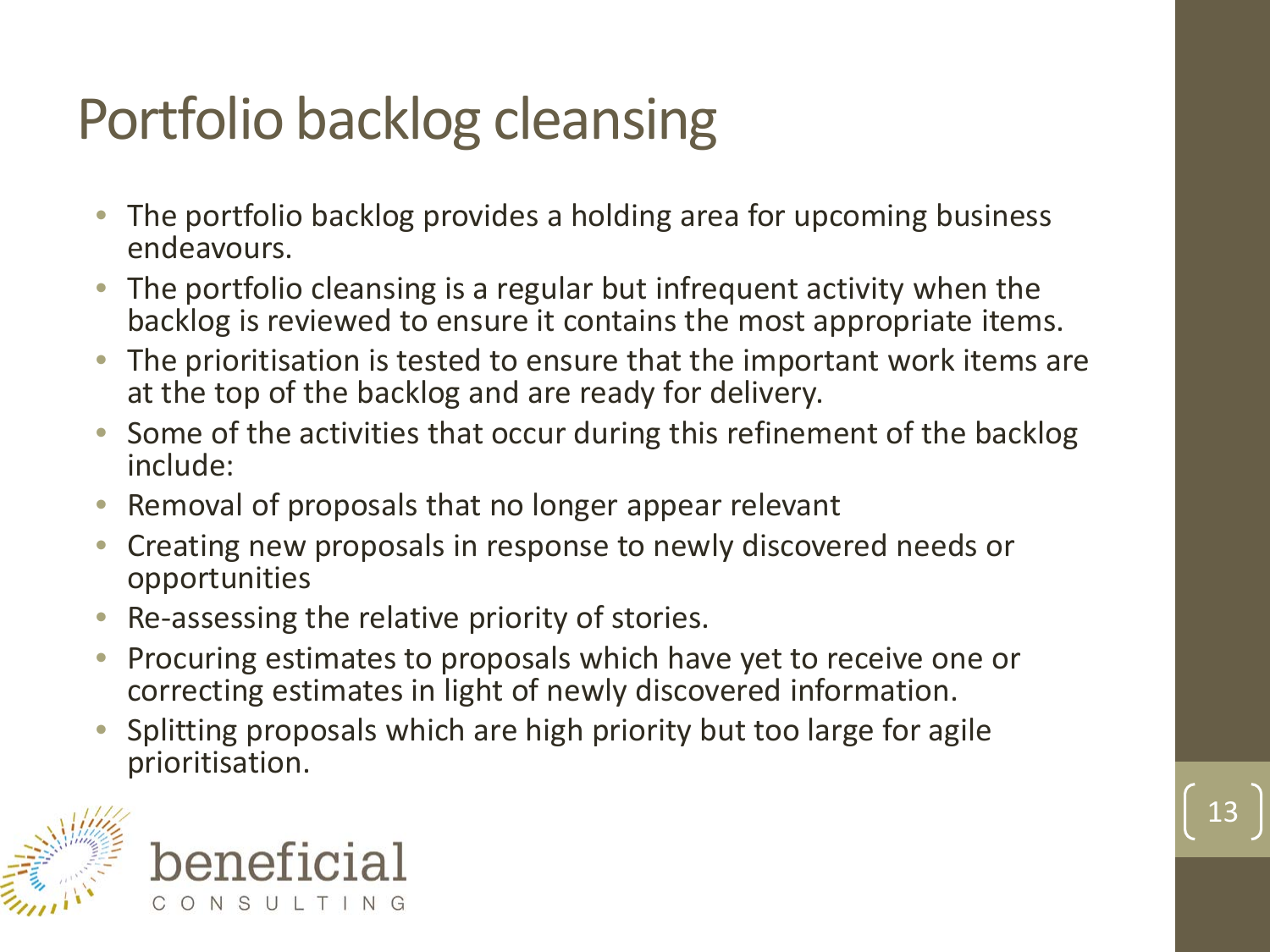

## AGILE PORTFOLIO CEREMONIES



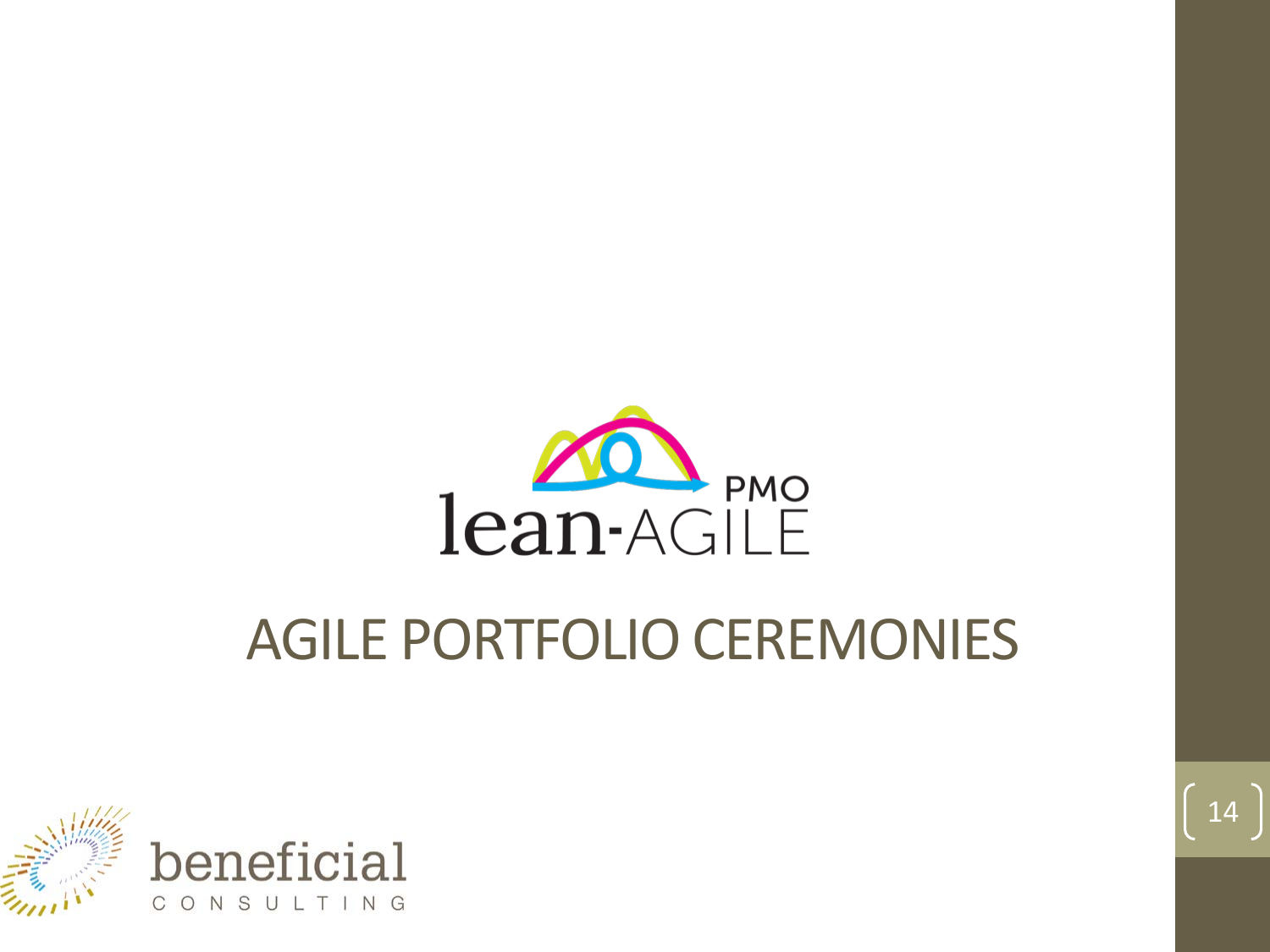# Big Room Planning

- To be successful at enterprise scale agile, organizations must connect the work of their agile teams, to their strategy and to what they deliver. At the core of scaling agile is release planning which must be done together in a ceremony called Big Room Planning
- Collaboratively planning in one Big Room is a proven, effective approach to producing a 3-6 month mid-range plan, quickly and efficiently. Using Big Room planning teams tease out dependencies and constraints to the production of an efficient portfolio backlog



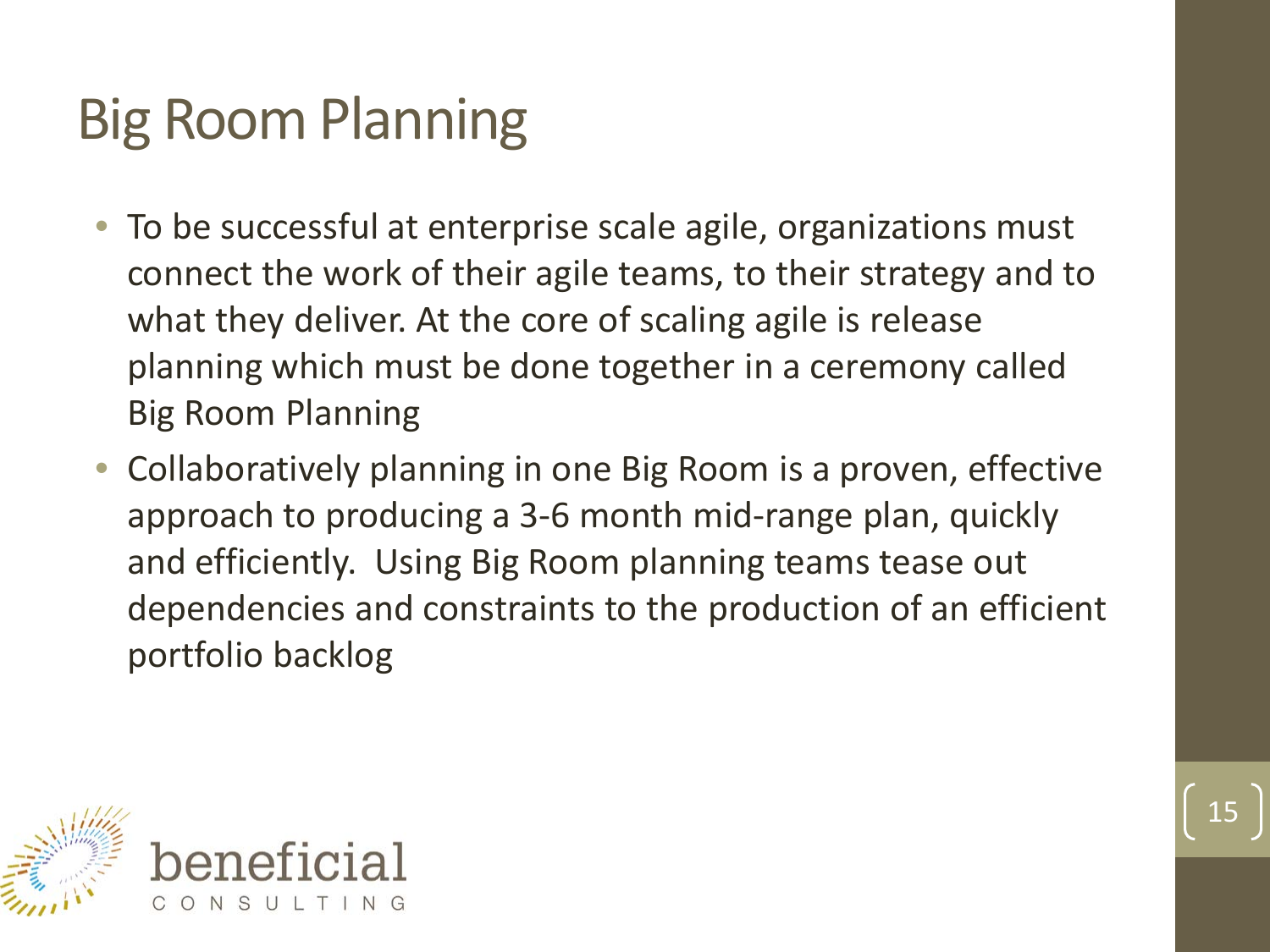## Portfolio Retrospective

- Agile is about a learning organisation.
- A Portfolio Retrospective involving key players in an brief session to answer the following three questions:
	- 1. What went well for this portfolio?
	- 2. What should we stop doing?
	- 3. What should we improve?

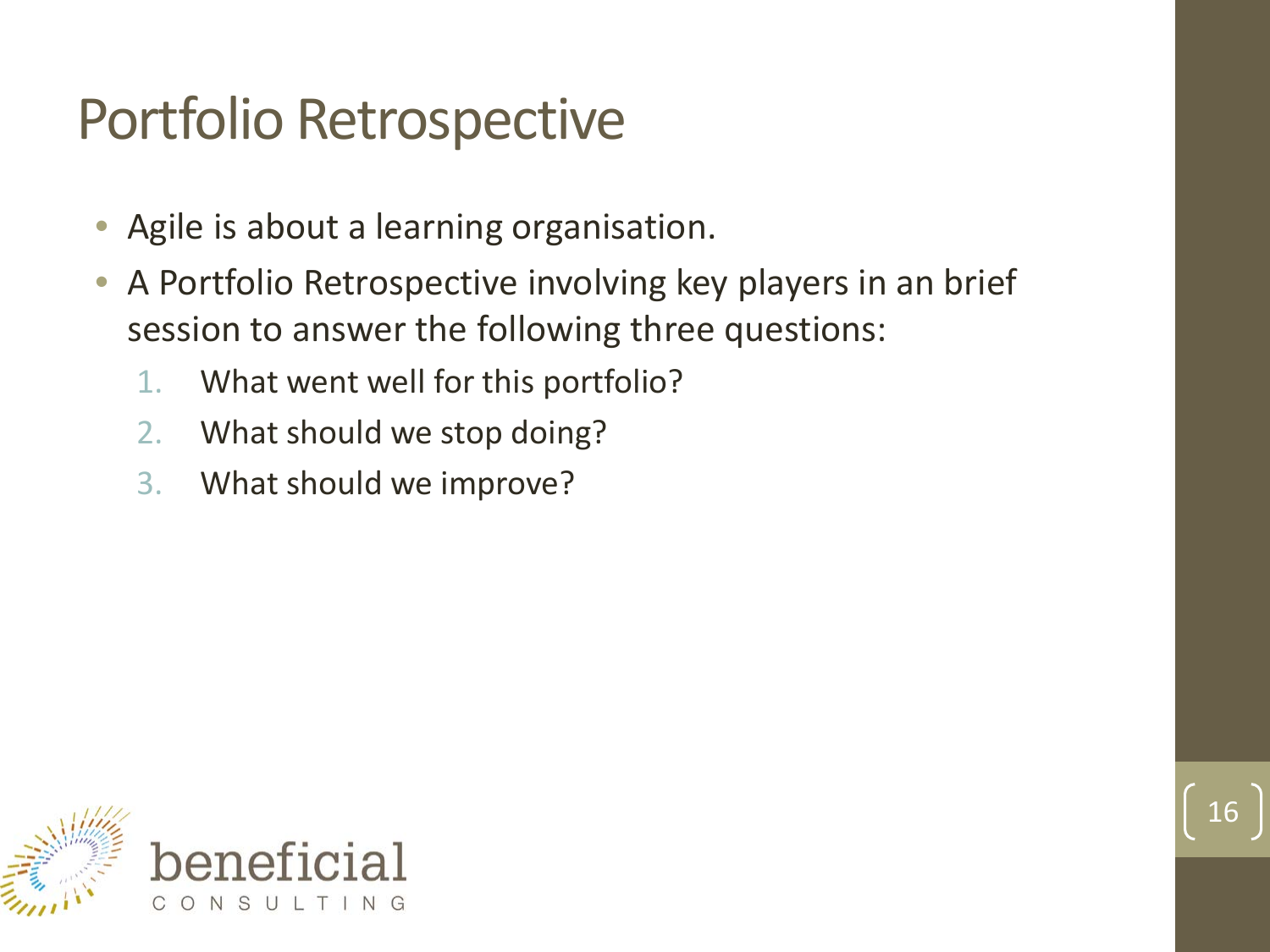

# THE PMO AS A COACH ORGANISATIONAL LEARNING

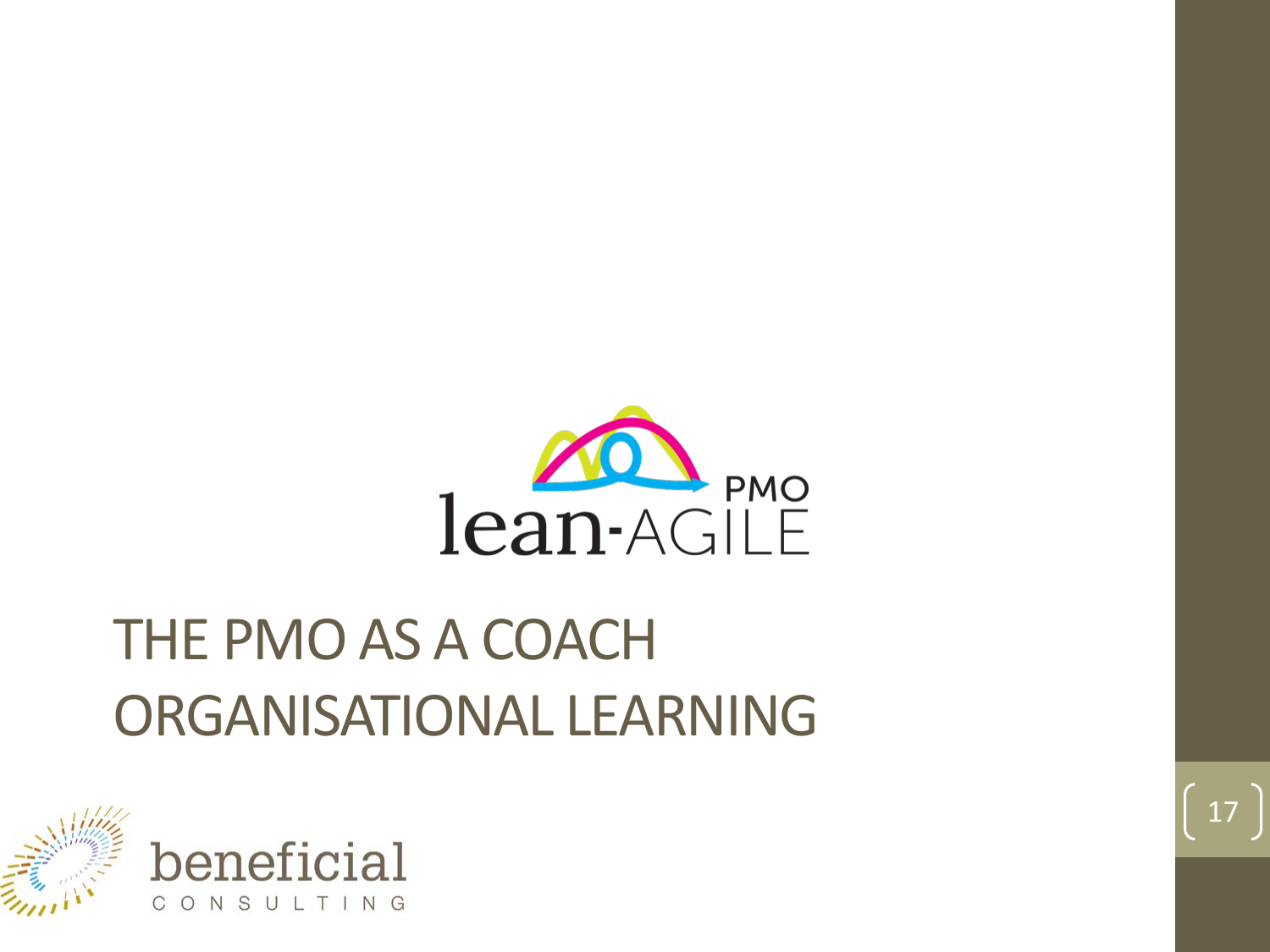# What do we mean by servant-leader?

**The role of the traditional PMO**

**"The servant-leader role is to encourage growth and the performance of project teams.** 

**Taking positive actions to build better organisational capabilites and as such it brings the PMO into a leadership role.**







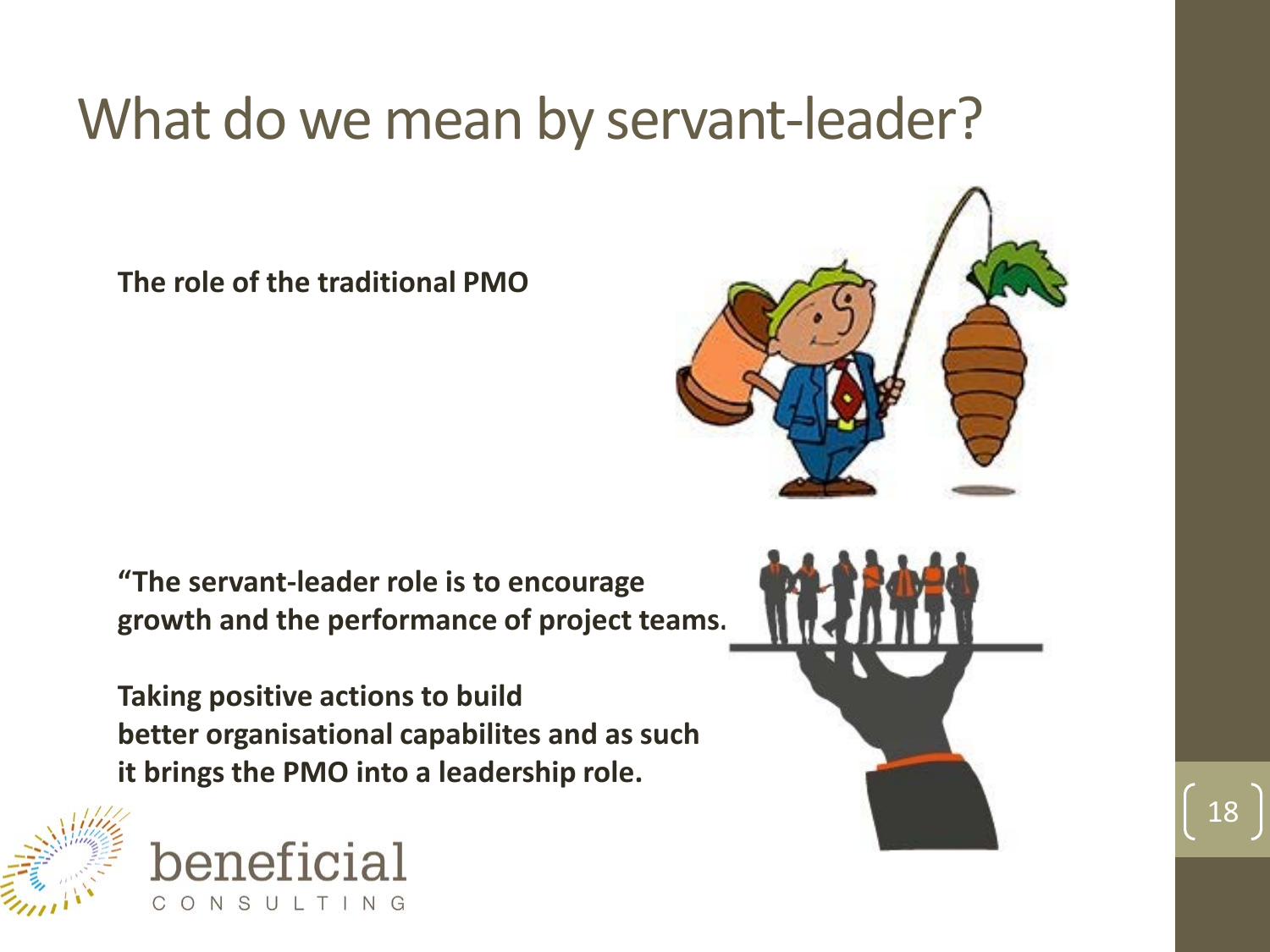# Organisational Learning

- How does your PMO facilitate organisational learning?
- How would this change in an agile context of the PMO being a servant leader?



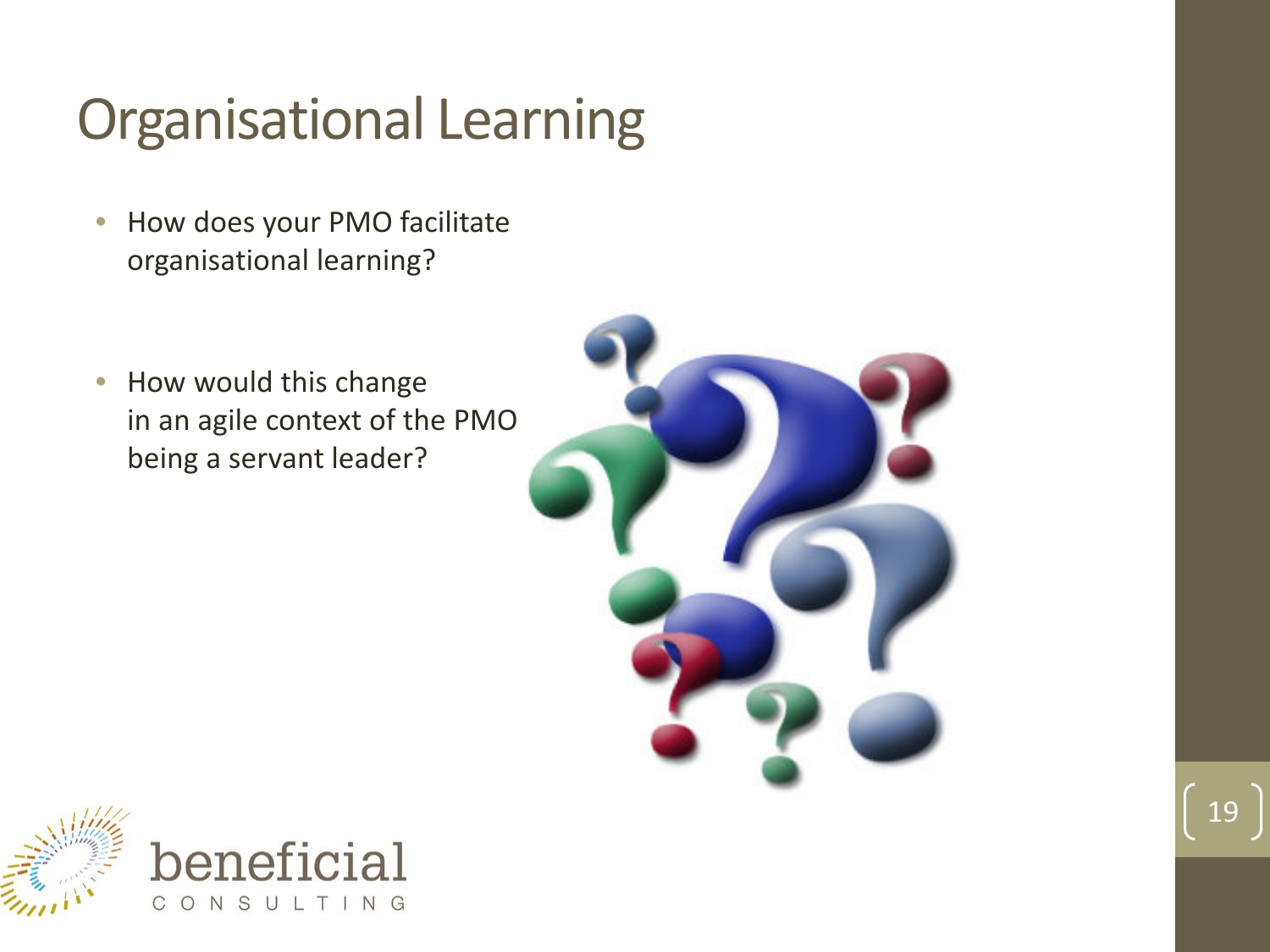#### Some ideas-stopping projects from going wrong **The Lean-Agile PMO is specifically designed to ensure project success**

- Establishing an independent view of project health. Agile Red Amber Green status evaluations
- Path-to-green planning and monitoring
- Coaching, mentoring and developing capability
- Providing facilitation, data, tools, and techniques.



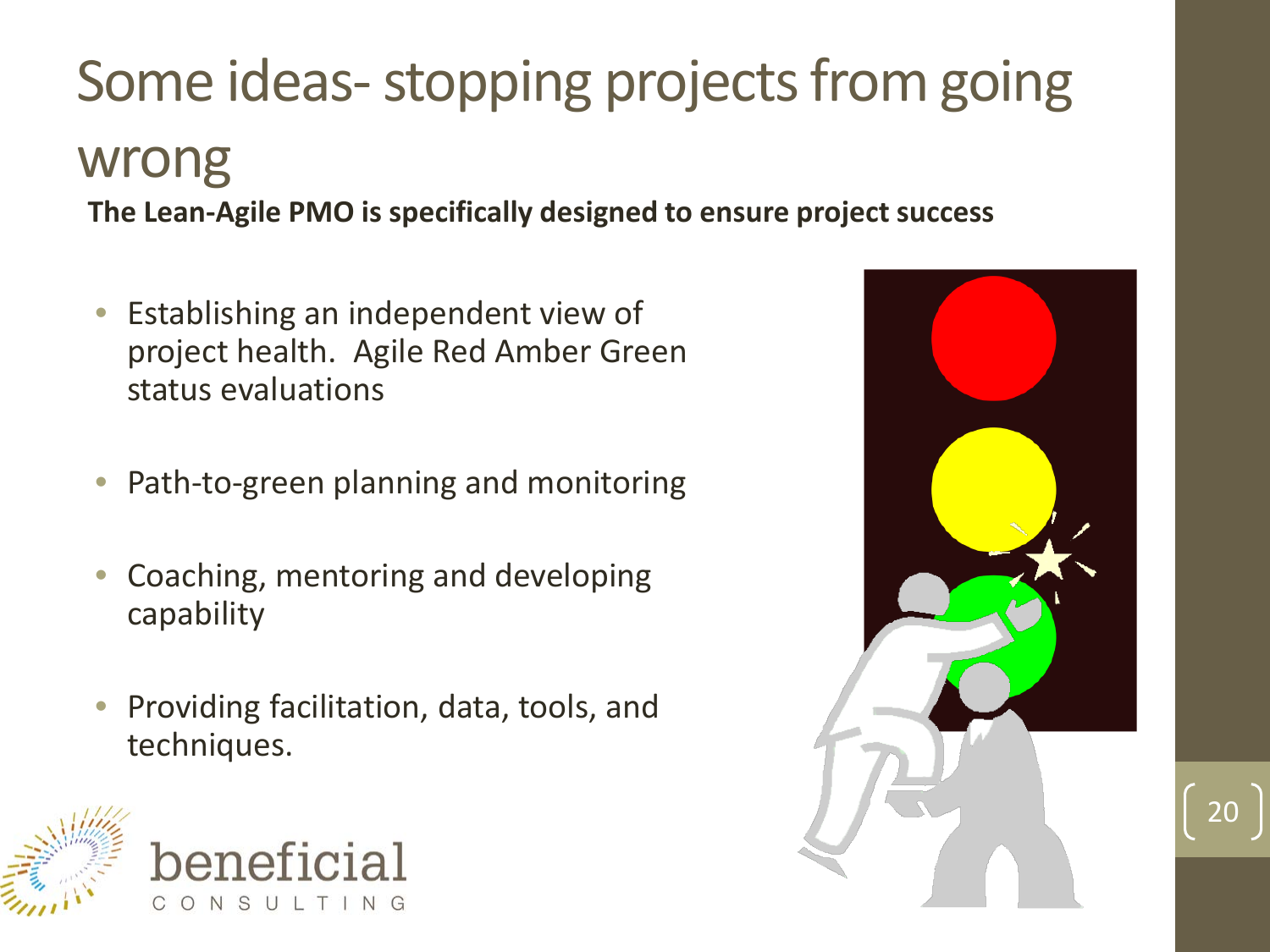### Personal five take-Aways:

- Please write down five personal actions.
- Suggested that you use an agile story syntax
	- " As a \_\_\_\_\_\_\_\_ I want to \_\_\_\_\_\_\_\_\_\_ so that \_\_\_\_\_\_\_\_\_\_\_."
- Find the person you talked with at the beginning of the session and share your take-aways and actions



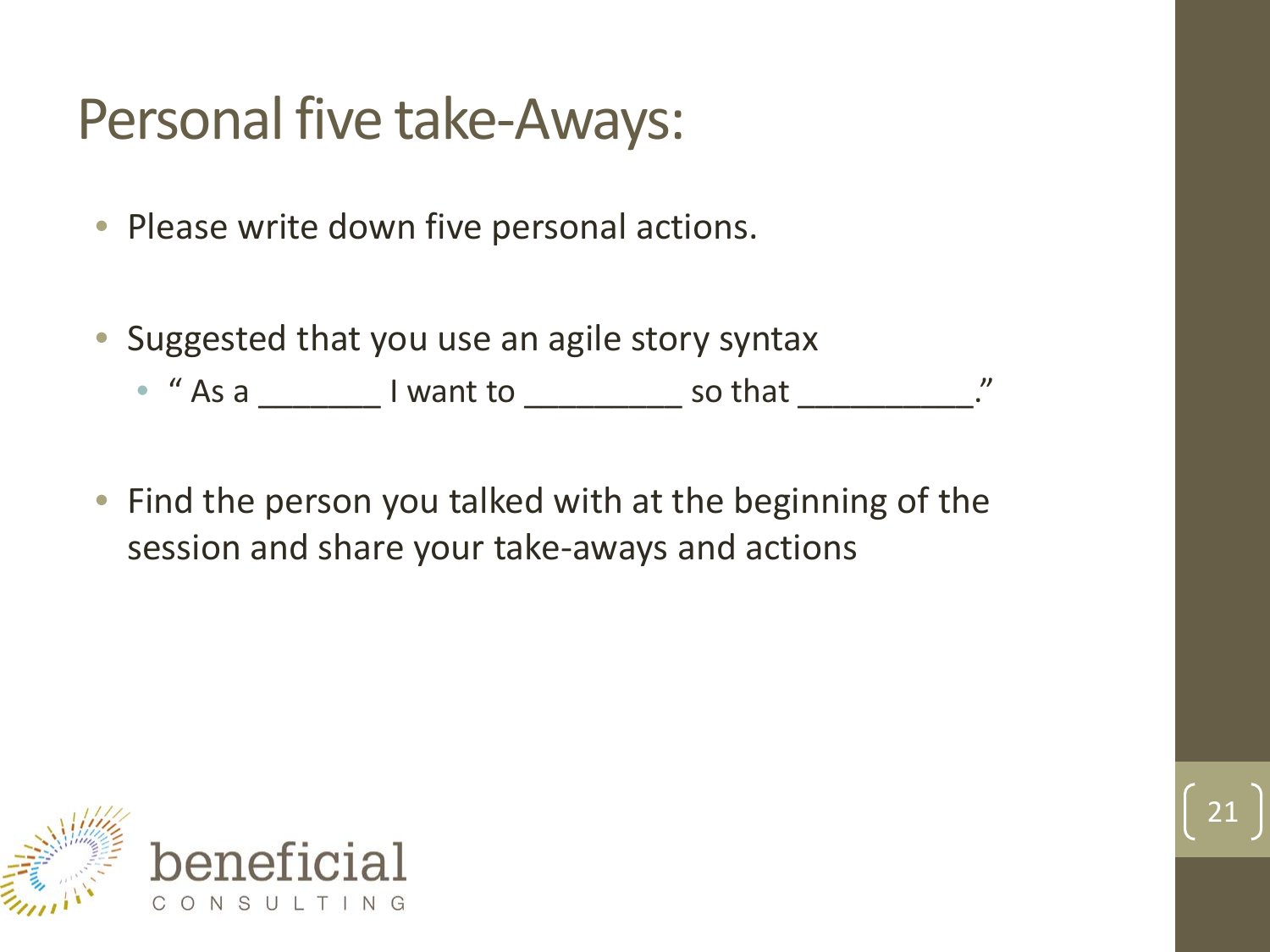# Find the person you first met with

- Outline what were the key take aways for you
- What do you plan to do next?

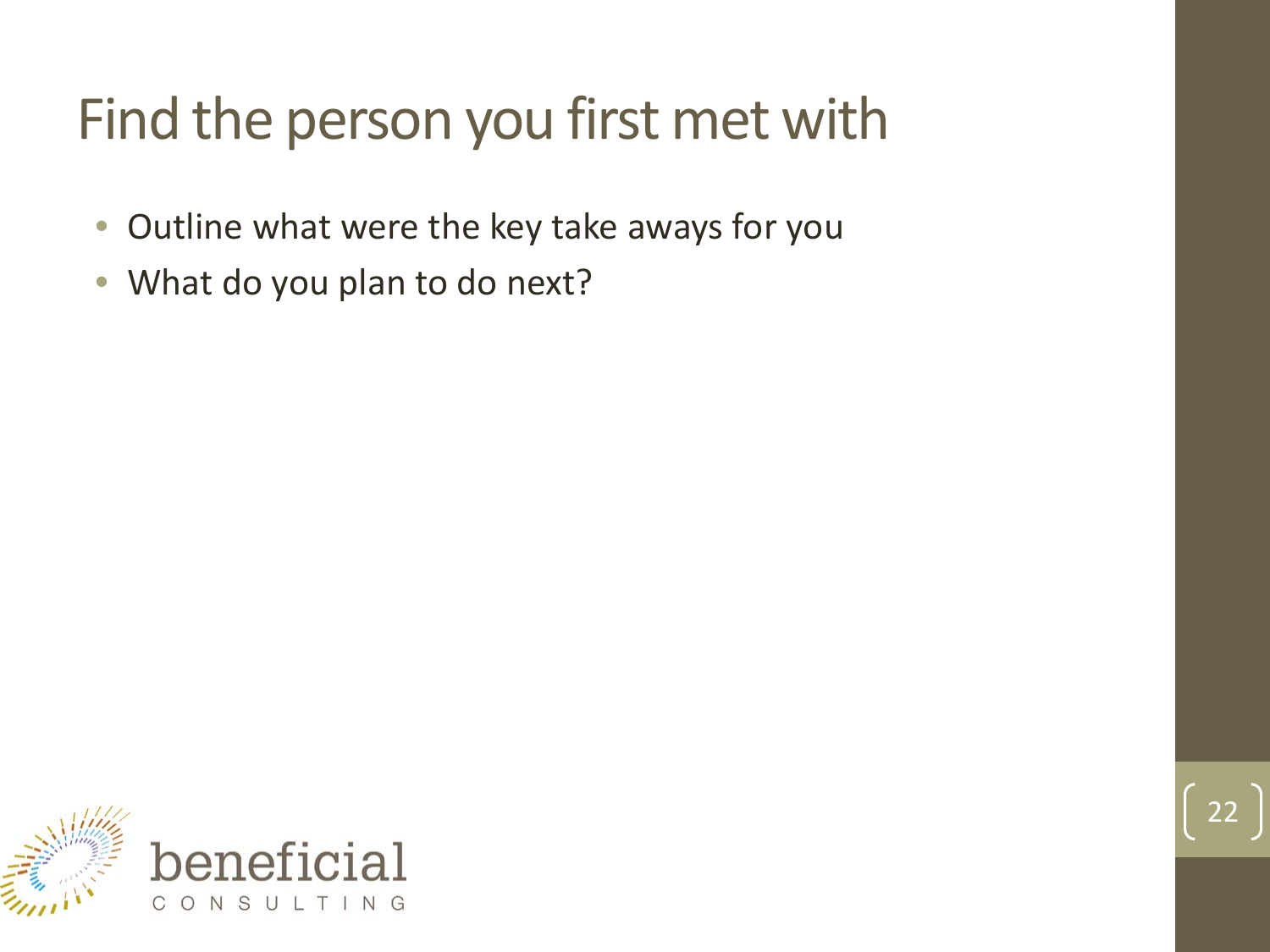#### For further information contact:

Jonathan Ward Director Beneficial Consulting Limited Dashwood House, 69 Old Broad Street London EC2M 1QS

[Jonathan.ward@beneficialconsulting.co.uk](mailto:Jonathan.ward@beneficialconsulting.co.uk)

Mobile: +44 (0) 7802 884598 www.beneficialconsulting.co.uk

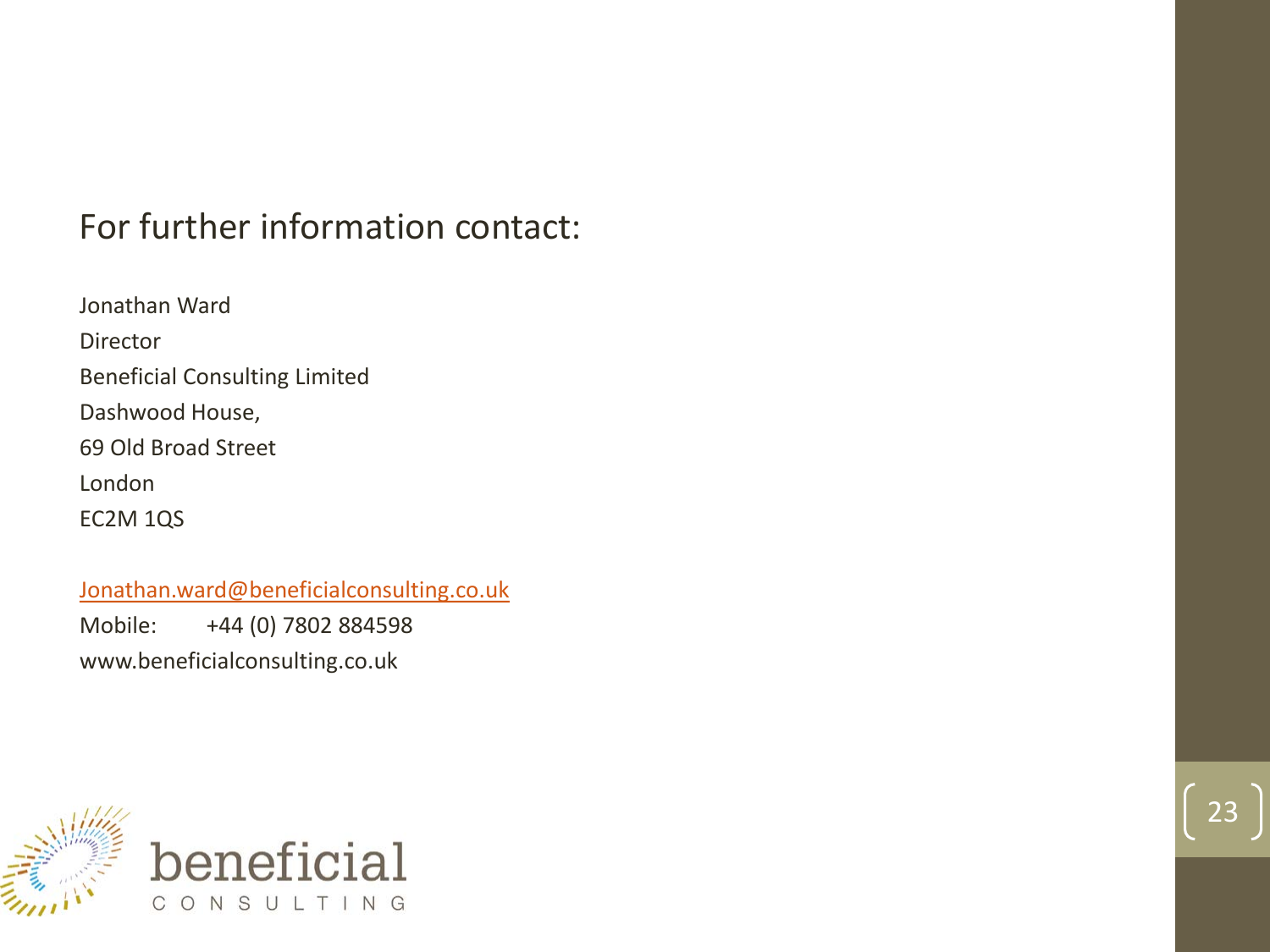# The Agile PMO - Kanban



- Daily Stand-up
- Identification of blockers
- Throughput and performance analysis





- Sprint cycle aligned with reporting or Programme Sprints
- Production of PMO KPIs

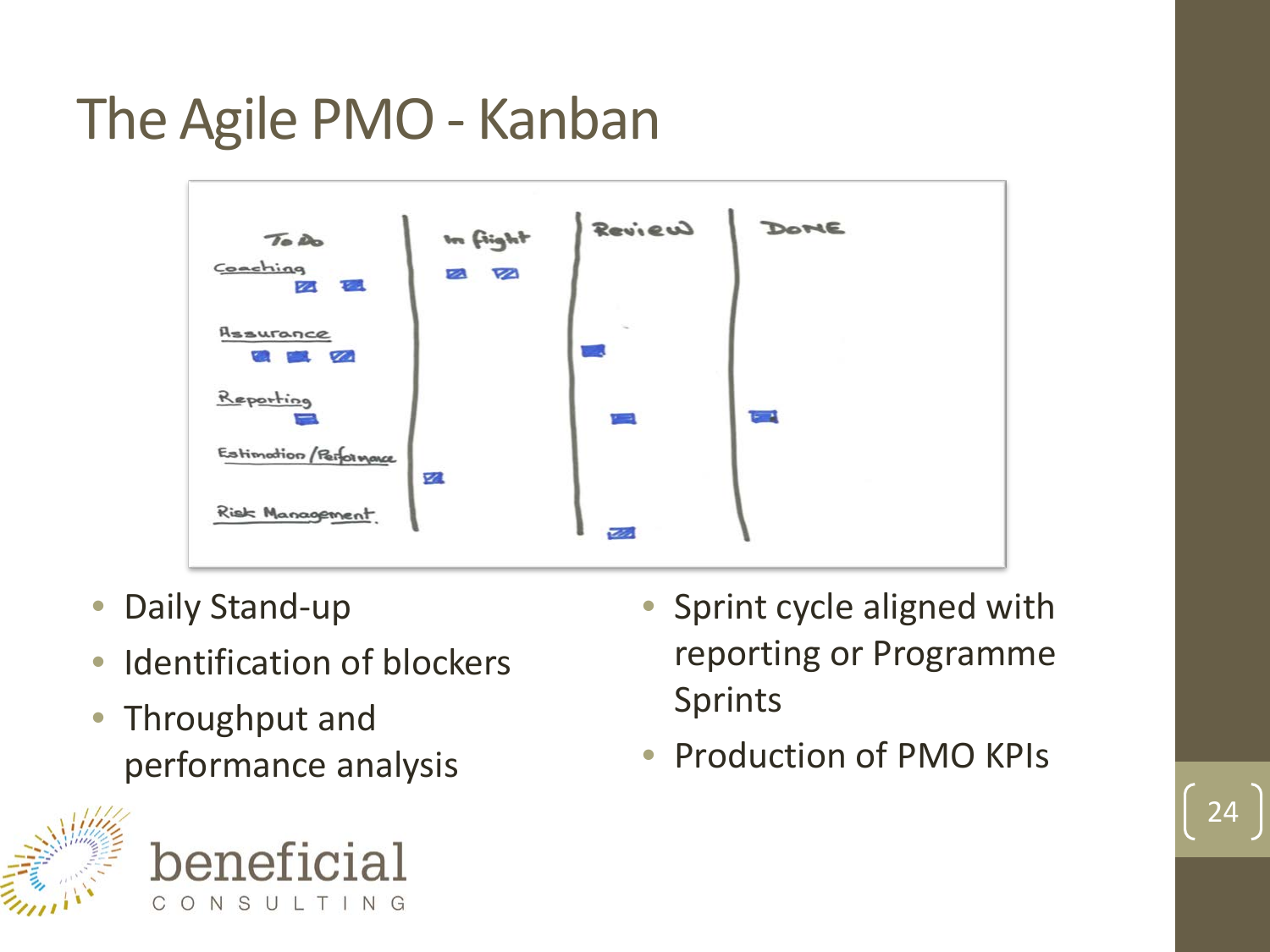

#### **Achievements this Sprint**

Added Jin

 $\pm$ 

 $11/1$  11/2

Orci varius natoque penatibus et magnis dis parturient montes, nascetur ridiculus mus. Praesent fringilla aliquet aliquet. Praesent bibendum augue in lectus finibus, a malesuada sapien cursus.

**B** in integration Waiting for integration B in progress

50

 $\circ$ 

 $\overline{2}$  $\overline{3}$  $\boldsymbol{A}$ 5 6

Sprint

#### **Key dates and decision points**

8

 $\mathbf 9$ 

|  |                  |          |         |                |  |  | Sprint Due Date Forecast Status |  |   |
|--|------------------|----------|---------|----------------|--|--|---------------------------------|--|---|
|  |                  |          |         |                |  |  |                                 |  | G |
|  |                  |          |         |                |  |  |                                 |  | G |
|  |                  |          |         |                |  |  |                                 |  | G |
|  |                  |          |         |                |  |  |                                 |  | G |
|  | <b>Completed</b> | On track | At Risk | <b>Delayed</b> |  |  |                                 |  | G |

 $\overline{c}$ 

3

 $\overline{4}$ 

Sprint

5

6

 $\mathbf{0}$ 

 $\mathbf{1}$